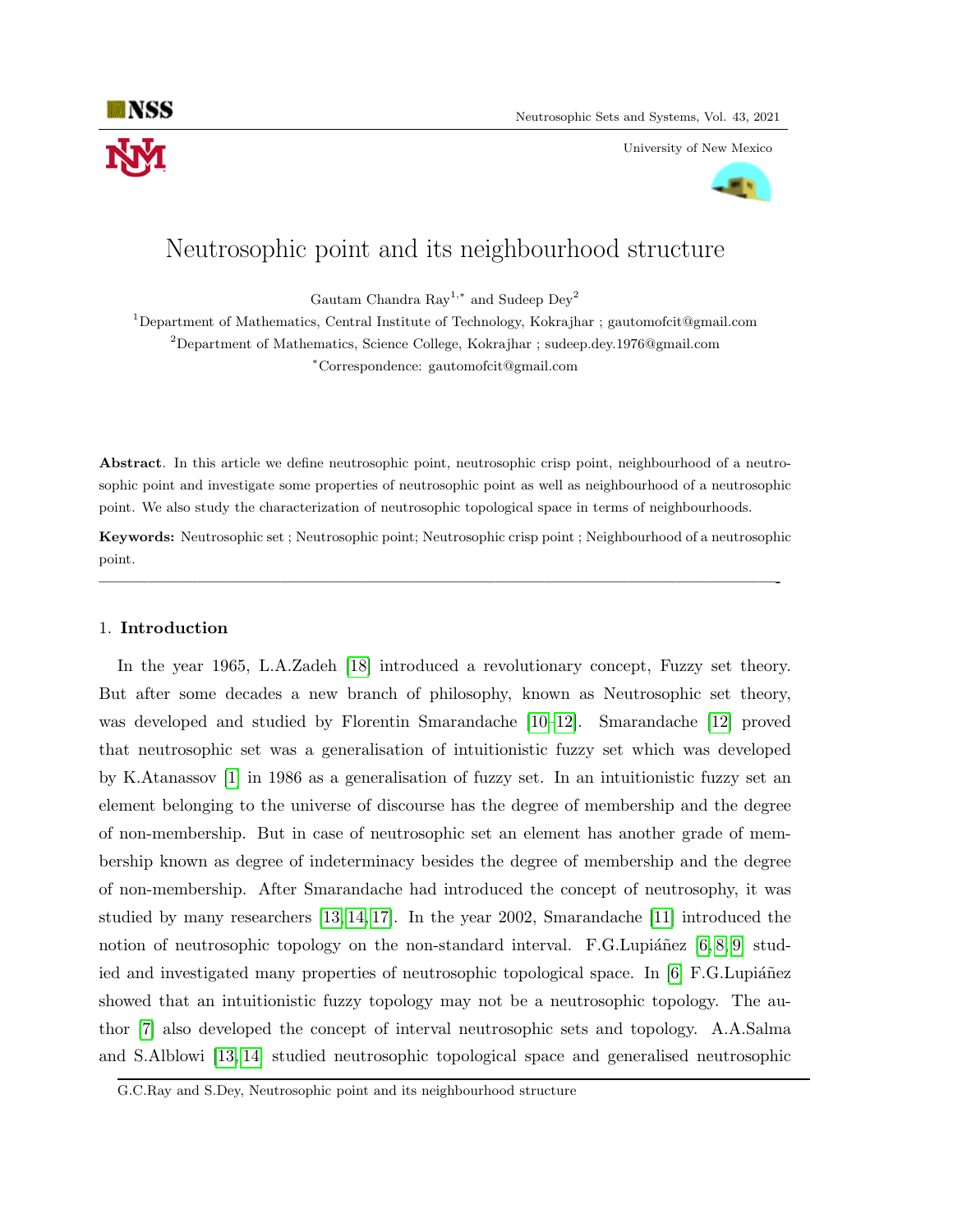topological space. A.A.Salma et.al. [\[15,](#page-11-10) [16\]](#page-11-11) also investigated neutrosophic filters and neutrosophic continuous functions. Later, neutrosophic topology was studied by many mathematicians [\[2–](#page-11-12)[4\]](#page-11-13). In the year 2016, Serkan Karatas and Cemil Kuru [\[5\]](#page-11-14) redefined the set operations and introduced a new neutrosophic topology and then investigated some important properties of general topology on the redefined neutrosophic topological space. Since in neutrosphic set theory, the indeterminacy-membership is given the same importance as the truth-membership and falsehood-membership and since all the three neutrosophic components are independent of one another, so this theory is more flexible and effective than all the previous set theories. For this reason this theory is attracting the researchers throughout the world and is very useful not only in the developement of science and technology but also in various other fields. For instance, Abdel-Basset et.al. [\[19–](#page-12-2)[23\]](#page-12-3) studied the applications of neutrosophic theory in various scientific fields. Pramanik and Roy [\[25\]](#page-12-4) in 2014 studied on the conflict between India and Pakistan over Jammu-Kashmir through neutrosophic game Theory. Mondal and Pramanik [\[26\]](#page-12-5) studied the problems of eunuchs in West Bengal(India) based on neutrosophic cognitive maps. Very recently some studies on COVID-19 [\[21,](#page-12-6) [24\]](#page-12-7) had been done under neutrosophic environment. But the theory still has many concepts to be developed.

In this article we try to introduce neutrosophic point and its neighbourhood structure on the neutrosophic topological space defined by Serkan Karatas and Cemil Kuru [\[5\]](#page-11-14). We investigate some results on neutrosophic points, neighbourhood of a neutrosophic point and study the characterization of neutrosophic topological space in terms of the neighbourhoods of neutrosophic points.

## 2. Preliminaries

In this section we discuss some concepts related with neutrosophic sets.

## 2.1. Definition: [\[5\]](#page-11-14)

Let X be the universe of discourse. A neutrosophic set (NS for short) A over X is defined as  $A = \{\langle x, \mathcal{T}_A(x), \mathcal{I}_A(x), \mathcal{F}_A(x)\rangle : x \in X\}$ , where  $\mathcal{T}_A, \mathcal{I}_A, \mathcal{F}_A$  are functions from X to [0, 1] and  $0 \leq \mathcal{T}_A(x) + \mathcal{I}_A(x) + \mathcal{F}_A(x) \leq 3.$ 

The set of all neutrosophic sets over X is denoted by  $\mathcal{N}(X)$ .

## 2.2. Definition: [\[5\]](#page-11-14)

Let  $A, B \in \mathcal{N}(X)$ . Then

- (i) (Inclusion): If  $\mathcal{T}_A(x) \leq \mathcal{T}_B(x)$ ,  $\mathcal{I}_A(x) \geq \mathcal{I}_B(x)$ ,  $\mathcal{F}_A(x) \geq \mathcal{F}_B(x)$  for all  $x \in X$  then A is said to be a neutrosophic subset of B and which is denoted by  $A \subseteq B$ .
- (ii) (Equality): If  $A \subseteq B$  and  $B \subseteq A$  then  $A = B$ .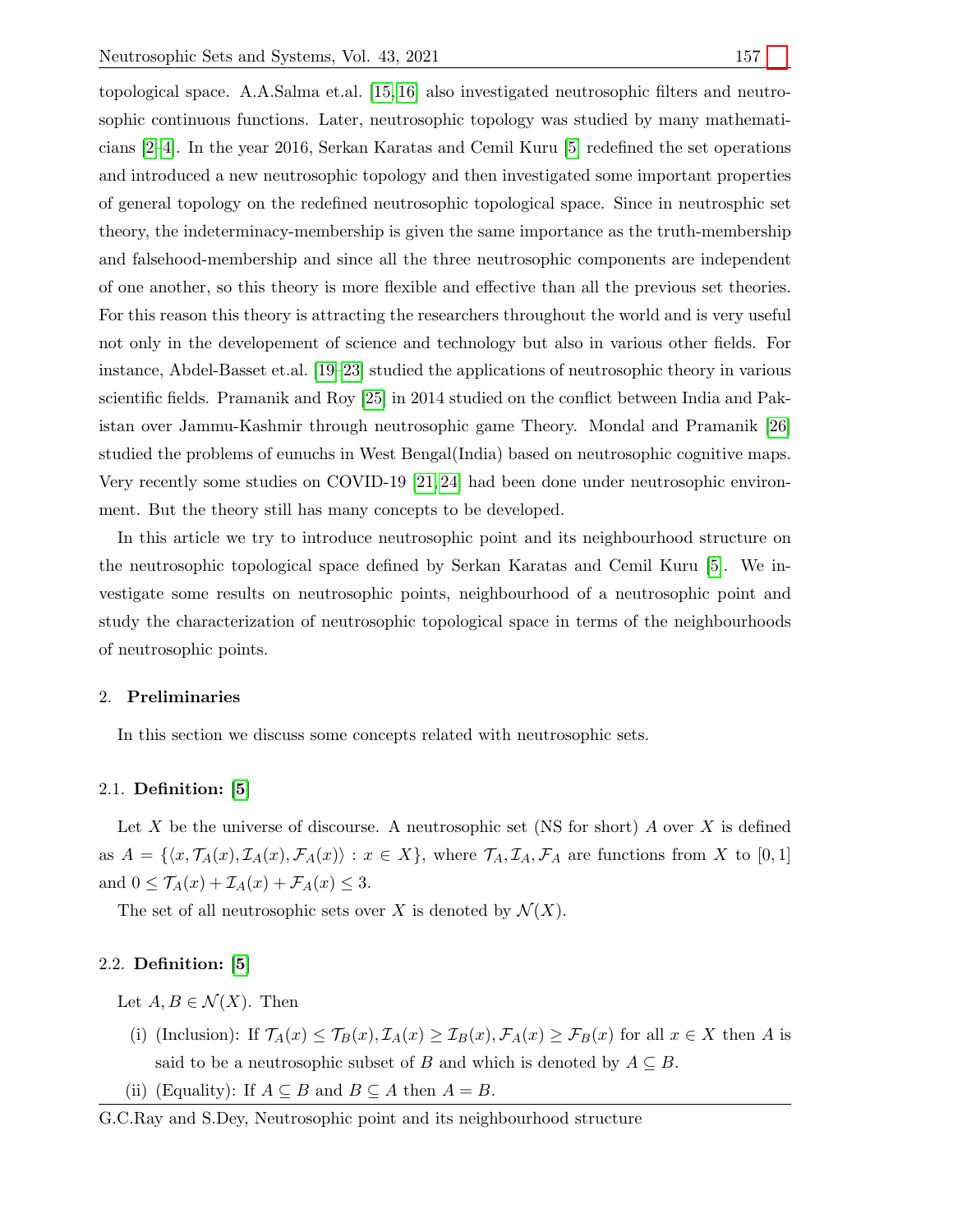- (iii) (Intersection): The intersection of A and B, denoted by  $A \cap B$ , is defined as  $A \cap B =$  $\{\langle x, \mathcal{T}_A(x) \wedge \mathcal{T}_B(x), \mathcal{I}_A(x) \vee \mathcal{I}_B(x), \mathcal{F}_A(x) \vee \mathcal{F}_B(x)\rangle : x \in X\}.$
- (iv) (Union): The union of A and B, denoted by  $A \cup B$ , is defined as  $A \cup B = \{x, \mathcal{T}_A(x) \vee \mathcal{T}_C(x) \mid x \in A\}$  $\mathcal{T}_B(x), \mathcal{I}_A(x) \wedge \mathcal{I}_B(x), \mathcal{F}_A(x) \wedge \mathcal{F}_B(x) \rangle : x \in X$ .
- (v) (Complement): The complement of the neutrosophic set A, denoted by  $A<sup>c</sup>$ , is defined as  $A^c = \{ \langle x, \mathcal{F}_A(x), 1 - \mathcal{I}_A(x), \mathcal{T}_A(x) \rangle : x \in X \}$
- (vi) (Universal Set): If  $\mathcal{T}_A(x) = 1, \mathcal{I}_A(x) = 0, \mathcal{F}_A(x) = 0$  for all  $x \in X$  then A is said to be neutrosophic universal set and which is denoted by  $\overline{X}$ .
- (vii) (Empty Set): If  $\mathcal{T}_A(x) = 0, \mathcal{I}_A(x) = 1, \mathcal{F}_A(x) = 1$  for all  $x \in X$  then A is said to be neutrosophic empty set and which is denoted by  $\emptyset$ .

## 2.3. Definition: [\[14\]](#page-11-4)

Let  $\{A_i : i \in \Delta\} \subset \mathcal{N}(X)$ , where  $\Delta$  is an index set. Then

- (i)  $\bigcup_{i\in \wedge} A_i = \{ \langle x, \vee_{i\in \wedge} \mathcal{T}_{A_i}(x), \wedge_{i\in \wedge} \mathcal{I}_{A_i}(x), \wedge_{i\in \wedge} \mathcal{F}_{A_i}(x) \rangle : x \in X \}.$ i.e.,  $\bigcup_{i\in\Delta} A_i = \{ \langle x, \sup_{i\in\Delta} \mathcal{T}_{A_i}(x), \inf_{i\in\Delta} \mathcal{I}_{A_i}(x), \inf_{i\in\Delta} \mathcal{F}_{A_i}(x) \rangle : x \in X \}.$
- (ii)  $\bigcap_{i\in\Delta}A_i = \{ \langle x, \wedge_{i\in\Delta}T_{A_i}(x), \vee_{i\in\Delta}\mathcal{I}_{A_i}(x), \vee_{i\in\Delta}\mathcal{F}_{A_i}(x) \rangle : x \in X \}.$ i.e.,  $\bigcap_{i\in\Delta} A_i = \{ \langle x, \inf_{i\in\Delta} \mathcal{T}_{A_i}(x), \sup_{i\in\Delta} \mathcal{I}_{A_i}(x), \sup_{i\in\Delta} \mathcal{F}_{A_i}(x) \rangle : x \in X \}.$

## 2.4. Neutrosophic topological space : [\[5\]](#page-11-14)

## 2.4.1. Definition: [\[5\]](#page-11-14)

Let  $\tau \subseteq \mathcal{N}(X)$ . Then  $\tau$  is called a neutrosophic topology on X if

- (i)  $\tilde{\emptyset}$  and  $\tilde{X}$  belong to  $\tau$ .
- (ii) The union of any number of neutrosophic sets in  $\tau$  belongs to  $\tau$ .
- (iii) The intersection of any two neutrosophic sets in  $\tau$  belongs to  $\tau$ .

If  $\tau$  is a neutrosophic topology on X then the pair  $(X, \tau)$  is called a neutrosophic topological space (NTS for short) over X. The members of  $\tau$  are called neutrosophic open sets in X. If for a neutrosophic set A,  $A^c \in \tau$  then A is said to be a neutrosophic closed set in X.

## 2.4.2. Theorem: [\[5\]](#page-11-14)

Let  $(X, \tau)$  be a neutrosophic topological space over X. Then

- (i)  $\tilde{\emptyset}$  and  $\tilde{X}$  are neutrosophic closed sets over  $X.$
- (ii) The intersection of any number of neutrosophic closed sets is a neutrosophic closed set over  $X$ .
- (iii) The union of any two neutrosophic closed sets is a neutrosophic closed set over  $X$ .

G.C.Ray and S.Dey, Neutrosophic point and its neighbourhood structure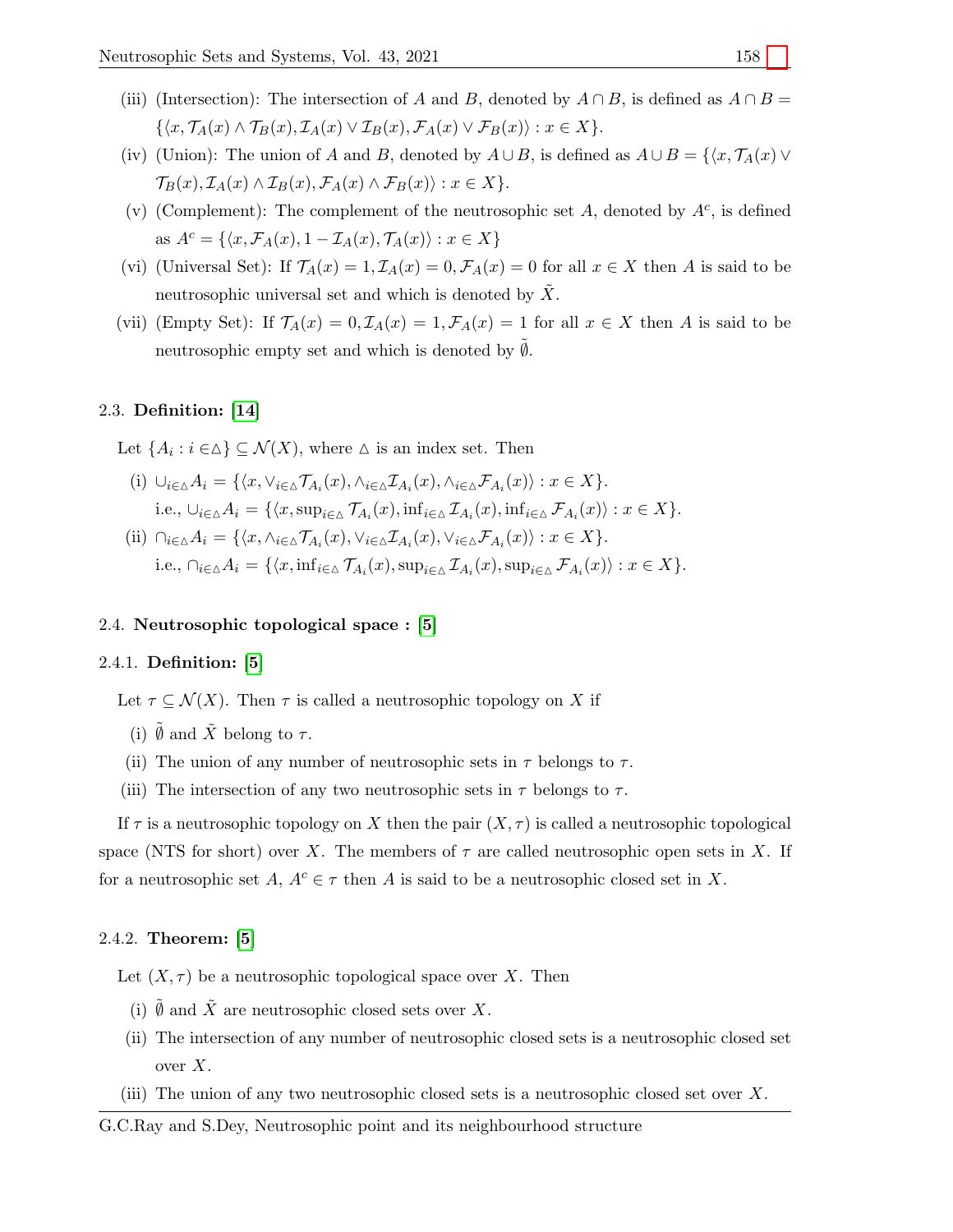#### 3. Main Results

In this section we introduce and study the following concepts. Throughout this discussion we have considered the neutrosophic topological space defined by Serkan Karatas and Cemil Kuru [\[5\]](#page-11-14) in the year 2016.

#### 3.1. Definition:

Let  $\mathcal{N}(X)$  be the set of all neutrosophic sets over X. A NS  $P = \{ \langle x, \mathcal{T}_P(x), \mathcal{I}_P(x), \mathcal{F}_P(x) \rangle :$  $x \in X$  is called a neutrosophic point (NP for short) iff for any element  $y \in X$ ,  $\mathcal{T}_P(y) =$  $\alpha$ ,  $\mathcal{I}_P(y) = \beta$ ,  $\mathcal{F}_P(y) = \gamma$  for  $y = x$  and  $\mathcal{T}_P(y) = 0$ ,  $\mathcal{I}_P(y) = 1$ ,  $\mathcal{F}_P(y) = 1$  for  $y \neq x$ , where  $0 < \alpha \leq 1, 0 \leq \beta < 1, 0 \leq \gamma < 1.$ 

A neutrosophic point  $P = \{\langle x, \mathcal{T}_P(x), \mathcal{I}_P(x), \mathcal{F}_P(x)\rangle : x \in X\}$  will be denoted by  $P_{\alpha,\beta,\gamma}^x$  or  $P \langle x, \alpha, \beta, \gamma \rangle$  or simply by  $x_{\alpha,\beta,\gamma}$ . For the NP  $x_{\alpha,\beta,\gamma}$ , x will be called its support.

The complement of the NP  $P_{\alpha,\beta,\gamma}^x$  will be denoted by  $(P_{\alpha,\beta,\gamma}^x)^c$  or by  $x_{\alpha,\beta,\gamma}^c$ .

A NS  $P = \{\langle x, \mathcal{T}_P(x), \mathcal{I}_P(x), \mathcal{F}_P(x)\rangle : x \in X\}$  is called a neutrosophic crisp point (NCP) for short) iff for any element  $y \in X$ ,  $\mathcal{T}_P(y) = 1$ ,  $\mathcal{I}_P(y) = 0$ ,  $\mathcal{F}_P(y) = 0$  for  $y = x$  and  $\mathcal{T}_P(y) = 0, \mathcal{I}_P(y) = 1, \mathcal{F}_P(y) = 1$  for  $y \neq x$ .

#### 3.2. Definition:

Let A be a neutrosophic set over X. Also let  $x_{\alpha,\beta,\gamma}$  and  $y_{\alpha',\beta',\gamma'}$  be two neutrosophic points in  $X$ . Then

- (i)  $x_{\alpha,\beta,\gamma}$  is said to be contained in A, denoted by  $x_{\alpha,\beta,\gamma} \subseteq A$ , iff  $\alpha \leq \mathcal{T}_A(x), \beta \geq \mathcal{T}_A(x), \gamma \geq \mathcal{T}_A(x)$  $\mathcal{F}_A(x)$ .
- (ii)  $x_{\alpha,\beta,\gamma}$  is said to belong to A, denoted by  $x_{\alpha,\beta,\gamma} \in A$ , iff  $\alpha \leq \mathcal{T}_A(x), \beta \geq \mathcal{T}_A(x), \gamma \geq \mathcal{T}_A(x)$  $\mathcal{F}_A(x)$ .
- (iii)  $x_{\alpha,\beta,\gamma}$  is said to be contained in  $y_{\alpha',\beta',\gamma'}$ , denoted by  $x_{\alpha,\beta,\gamma} \subseteq y_{\alpha',\beta',\gamma'}$ , iff  $x = y$  and  $\alpha \leq \alpha', \beta \geq \beta', \gamma \geq \gamma'.$
- (iv)  $x_{\alpha,\beta,\gamma}$  is said to belong to  $y_{\alpha',\beta',\gamma'}$ , denoted by  $x_{\alpha,\beta,\gamma} \in y_{\alpha',\beta',\gamma'}$ , iff  $x = y$  and  $\alpha < \alpha', \beta > \beta', \gamma > \gamma'.$
- (v) A NCP  $x_{1,0,0} \subseteq A$  iff  $\mathcal{T}_A(x) = 1, \mathcal{I}_A(x) = 0, \mathcal{F}_A(x) = 0.$
- (vi) A NCP  $x_{1,0,0} \in A$  iff  $\mathcal{T}_A(x) = 1, \mathcal{I}_A(x) = 0, \mathcal{F}_A(x) = 0.$

## 3.3. Remark:

In 3.2, the definitions of inclusion and belongingness are being the same between a NP and a NS as well as between two neutrosophic points.The clarification behind that is given below :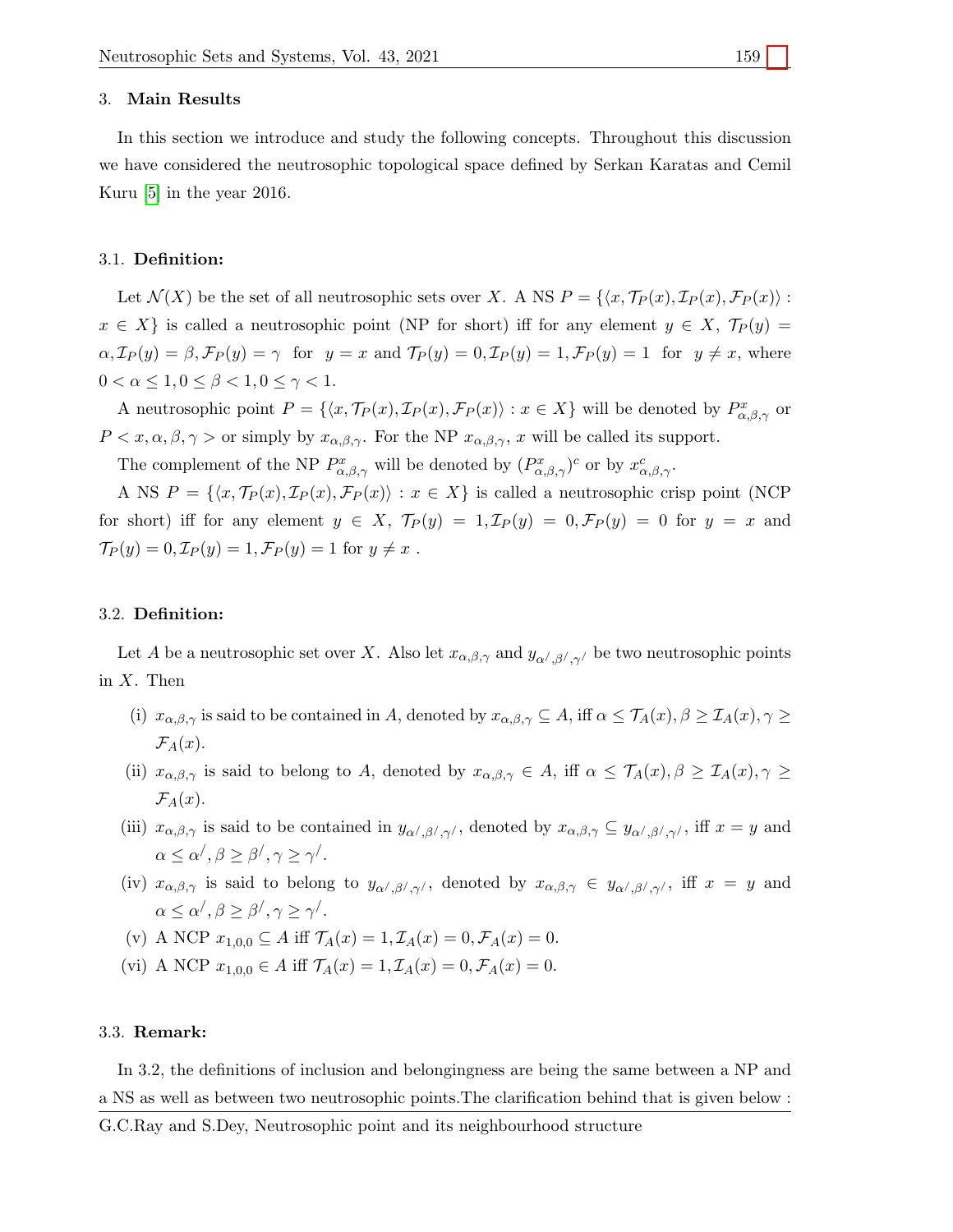Suppose the inclusion and belongingness between a NP and a NS are defined as follows :

$$
x_{\alpha,\beta,\gamma} \subseteq A \text{ iff } \alpha \leq \mathcal{T}_A(x), \beta \geq \mathcal{T}_A(x), \gamma \geq \mathcal{F}_A(x).
$$
  

$$
x_{\alpha,\beta,\gamma} \in A \text{ iff } \alpha < \mathcal{T}_A(x), \beta > \mathcal{T}_A(x), \gamma > \mathcal{F}_A(x).
$$

Let  $X = \{x, y\}$  and  $A = \{\langle x, 0.5, 0.4, 0.3\rangle, \langle y, 0.4, 0.5, 0.6\rangle\}.$  Also we consider the neutrosophic points  $P(x, 0.5, 0.4, 0.3)$  and  $Q(x, 0.3, 0.6, 0.7)$ . According to the above definitions,  $P \subseteq A$ ,  $Q \subseteq A$ ,  $Q \in A$ , but  $P \notin A$ .

Having observed the neutrosophic points  $P$  and  $Q$  and the neutrosophic set  $A$ , it is really difficult to accept that  $P \notin A$  whereas  $Q \in A$ . Similar is the case between two neutrosophic points.

## 3.4. Proposition:

Every NS  $A \in \mathcal{N}(X)$  can be expressed as the union of all neutrosophic points contained in A.

**Proof:** Let  $B = \bigcup \{x_{\alpha,\beta,\gamma} : x_{\alpha,\beta,\gamma} \in A\}$ , where  $x \in X$ . If  $\mathcal{T}_A(x) \neq 0, \mathcal{I}_A(x) \neq 1, \mathcal{F}_A(x) \neq 1$ then

$$
\mathcal{T}_A(x) = \sup \{ \alpha : x_{\alpha, \beta, \gamma} \text{ is a NP and } \alpha \le \mathcal{T}_A(x), \beta \ge \mathcal{T}_A(x), \gamma \ge \mathcal{F}_A(x) \}
$$
  
=  $\mathcal{T}_{\cup x_{\alpha, \beta, \gamma}}(x)$   
=  $\mathcal{T}_B(x)$ .

$$
\mathcal{I}_A(x) = \inf \{ \beta : x_{\alpha, \beta, \gamma} \text{ is a NP and } \alpha \le \mathcal{T}_A(x), \beta \ge \mathcal{I}_A(x), \gamma \ge \mathcal{F}_A(x) \}
$$
  
=  $\mathcal{I}_{\cup x_{\alpha, \beta, \gamma}}(x)$   
=  $\mathcal{I}_B(x)$ .

$$
\mathcal{F}_A(x) = \inf \{ \gamma : x_{\alpha, \beta, \gamma} \text{ is a NP and } \alpha \le \mathcal{T}_A(x), \beta \ge \mathcal{I}_A(x), \gamma \ge \mathcal{F}_A(x) \}
$$
  
=  $\mathcal{F}_{\cup x_{\alpha, \beta, \gamma}}(x)$   
=  $\mathcal{F}_B(x)$ .

Therefore  $A = B$ , i.e.,  $A = \bigcup \{x_{\alpha,\beta,\gamma} : x_{\alpha,\beta,\gamma} \in A\}$ . Hence proved.

## 3.5. Proposition:

Let  $A, B \in \mathcal{N}(X)$ . Then  $A = B$  iff  $P \in A \Longleftrightarrow P \in B$  for every NP  $P \in \mathcal{N}(X)$ .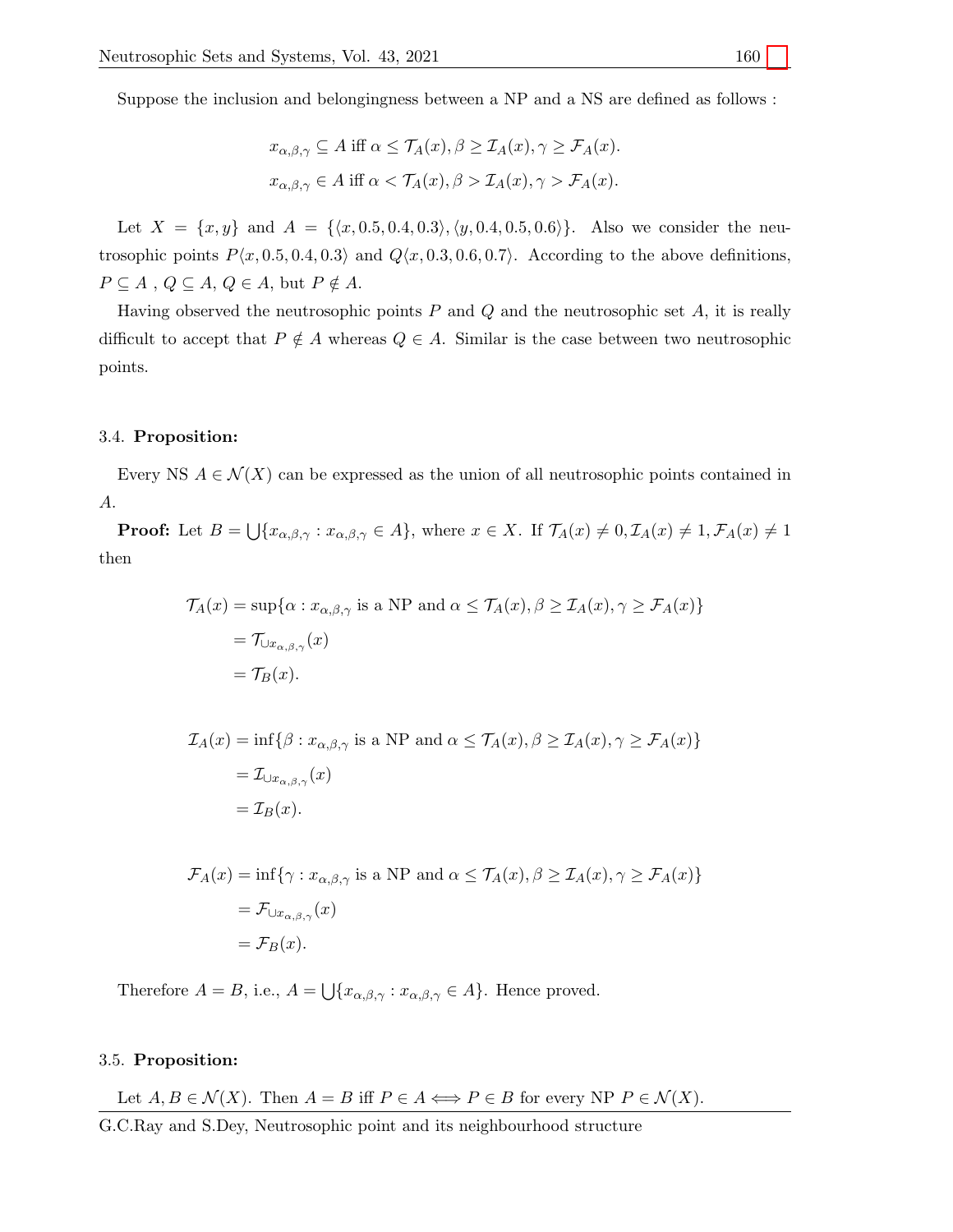**Proofs:** Let  $A = B$  and let  $x_{\alpha,\beta,\gamma}$  be a NP. Then

$$
x_{\alpha,\beta,\gamma} \in A
$$
  
\n
$$
\Leftrightarrow \alpha \le \mathcal{T}_A(x), \beta \ge \mathcal{I}_A(x), \gamma \ge \mathcal{F}_A(x)
$$
  
\n
$$
\Leftrightarrow \alpha \le \mathcal{T}_B(x), \beta \ge \mathcal{I}_B(x), \gamma \ge \mathcal{F}_B(x)[\cdot : A = B]
$$
  
\n
$$
\Leftrightarrow x_{\alpha,\beta,\gamma} \in B
$$

Therefore the proposition is necessary.

Converse part : From proposition 3.4 we can write  $A = \bigcup \{x_{\alpha,\beta,\gamma} : x_{\alpha,\beta,\gamma} \in A\}$  and  $B =$  $\bigcup \{y_{\alpha',\beta',\gamma'} : y_{\alpha',\beta',\gamma'} \in B\}.$  Now

$$
x_{\alpha,\beta,\gamma} \in A
$$
  
\n
$$
\Rightarrow x_{\alpha,\beta,\gamma} \in B \text{ [by the hypothesis]}
$$
  
\n
$$
\Rightarrow \cup x_{\alpha,\beta,\gamma} \subseteq B
$$
  
\n
$$
\Rightarrow A \subseteq B
$$

Exactly in the same manner we can show that  $B \subseteq A$ . Therefore  $A = B$ , i.e., the proposition is sufficient.

Hence proved.

#### 3.6. Proposition:

If  $x_{\alpha,\beta,\gamma} \in A$  and  $A \subseteq B$ , where  $A, B \in \mathcal{N}(X)$  then  $x_{\alpha,\beta,\gamma} \in B$ . **Proof:** Since  $A \subseteq B$ , so  $\mathcal{T}_A(x) \leq \mathcal{T}_B(x)$ ,  $\mathcal{I}_A(x) \geq \mathcal{I}_B(x)$ ,  $\mathcal{F}_A(x) \geq \mathcal{F}_B(x)$ .

$$
x_{\alpha,\beta,\gamma} \in A
$$
  
\n
$$
\Rightarrow \alpha \le \mathcal{T}_A(x), \beta \ge \mathcal{T}_A(x), \gamma \ge \mathcal{F}_A(x)
$$
  
\n
$$
\Rightarrow \alpha \le \mathcal{T}_B(x), \beta \ge \mathcal{T}_B(x), \gamma \ge \mathcal{F}_B(x)
$$
  
\n
$$
\Rightarrow x_{\alpha,\beta,\gamma} \in B
$$

Hence proved.

## 3.7. Proposition:

Let  $\{A_i : i \in \Delta\} \subseteq \mathcal{N}(X)$ , where  $\Delta$  is an index set. Let  $x_{\alpha,\beta,\gamma}$  and  $y_{\alpha',\beta',\gamma'}$  be any two neutrosophic points over  $X$ . Then the following hold good.

(i)  $x_{\alpha,\beta,\gamma} \in \bigcap \{A_i : i \in \Delta\} \iff x_{\alpha,\beta,\gamma} \in A_i \ \forall \ i \in \Delta.$ 

- (ii) If  $x_{\alpha,\beta,\gamma} \in A_i$  for some  $i \in \Delta$  then  $x_{\alpha,\beta,\gamma} \in \bigcup \{A_i : i \in \Delta\}.$
- (iii) If  $x_{\alpha,\beta,\gamma} \in \bigcup \{A_i : i \in \Delta\}$  then there exists a NS  $A(x_{\alpha,\beta,\gamma})$  such that  $x_{\alpha,\beta,\gamma} \in A(x_{\alpha,\beta,\gamma}) \subseteq$  $\bigcup \{A_i : i \in \Delta\}.$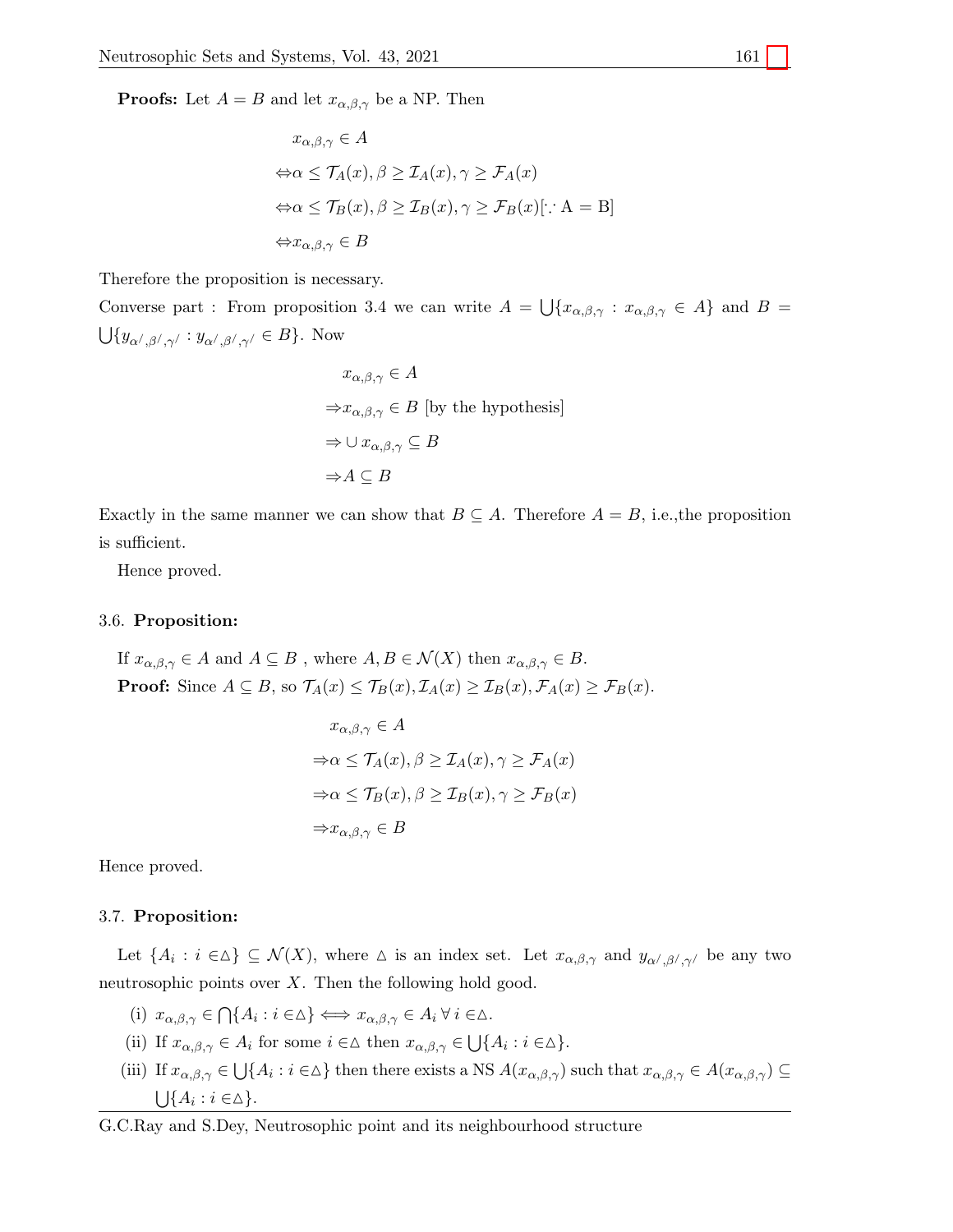(iv) If  $x_{\alpha,\beta,\gamma} \in A$ , where  $A \in \mathcal{N}(X)$ , then there exist  $\alpha', \beta', \gamma'$  such that  $\alpha \le \alpha', \beta \ge$  $\beta^{\prime}, \gamma \geq \gamma^{\prime}$  and  $x_{\alpha^{\prime}, \beta^{\prime}, \gamma^{\prime}} \in A.$ 

# Proofs: (i)

$$
x_{\alpha,\beta,\gamma} \in \bigcap \{A_i : i \in \Delta\}.
$$
  
\n
$$
\Leftrightarrow x_{\alpha,\beta,\gamma} \in \{ \langle x, \wedge_{i \in \Delta} \mathcal{T}_{A_i}(x), \vee_{i \in \Delta} \mathcal{T}_{A_i}(x), \vee_{i \in \Delta} \mathcal{F}_{A_i}(x) \rangle : x \in X \}.
$$
  
\n
$$
\Leftrightarrow \alpha \leq \wedge_{i \in \Delta} \mathcal{T}_{A_i}(x), \beta \geq \vee_{i \in \Delta} \mathcal{T}_{A_i}(x), \gamma \geq \vee_{i \in \Delta} \mathcal{F}_{A_i}(x).
$$
  
\n
$$
\Leftrightarrow \alpha \leq \inf_{i \in \Delta} \mathcal{T}_{A_i}(x), \beta \geq \sup_{i \in \Delta} \mathcal{T}_{A_i}(x), \gamma \geq \sup_{i \in \Delta} \mathcal{F}_{A_i}(x).
$$
  
\n
$$
\Leftrightarrow \alpha \leq \mathcal{T}_{A_i}(x), \beta \geq \mathcal{T}_{A_i}(x), \gamma \geq \mathcal{F}_{A_i}(x) \ \forall \ i \in \Delta.
$$
  
\n
$$
\Leftrightarrow x_{\alpha,\beta,\gamma} \in A_i \ \forall \ i \in \Delta.
$$

## Hence Proved.

(ii)

$$
x_{\alpha,\beta,\gamma} \in A_i \text{ for some } i \in \Delta.
$$
  
\n
$$
\Rightarrow x_{\alpha,\beta,\gamma} \in \{ \langle x, \mathcal{T}_{A_i}(x), \mathcal{T}_{A_i}(x), \mathcal{F}_{A_i}(x) \rangle : x \in X \} \text{ for some } i \in \Delta.
$$
  
\n
$$
\Rightarrow \alpha \leq \mathcal{T}_{A_i}(x), \beta \geq \mathcal{T}_{A_i}(x), \gamma \geq \mathcal{F}_{A_i}(x) \text{ for some } i \in \Delta.
$$
  
\n
$$
\Rightarrow \alpha \leq \sup_{i \in \Delta} \mathcal{T}_{A_i}(x), \beta \geq \inf_{i \in \Delta} \mathcal{T}_{A_i}(x), \gamma \geq \inf_{i \in \Delta} \mathcal{F}_{A_i}(x).
$$
  
\n
$$
\Rightarrow x_{\alpha,\beta,\gamma} \in \{ \langle x, \forall_{i \in \Delta} \mathcal{T}_{A_i}(x), \land_{i \in \Delta} \mathcal{T}_{A_i}(x), \land_{i \in \Delta} \mathcal{F}_{A_i}(x) \rangle : x \in X \}.
$$
  
\n
$$
\Rightarrow x_{\alpha,\beta,\gamma} \in \bigcup \{ A_i : i \in \Delta \}.
$$

Hence Proved.

(iii)

$$
x_{\alpha,\beta,\gamma} \in \bigcup \{ A_i : i \in \Delta \}
$$
  
\n
$$
\Rightarrow \alpha \le \sup_{i \in \Delta} \mathcal{T}_{A_i}(x), \beta \ge \inf_{i \in \Delta} \mathcal{T}_{A_i}(x), \gamma \ge \inf_{i \in \Delta} \mathcal{F}_{A_i}(x).
$$
  
\n
$$
\Rightarrow \alpha \le \mathcal{T}_{A_r}(x), \beta \ge \mathcal{T}_{A_s}(x), \gamma \ge \mathcal{F}_{A_t}(x) \text{ for some } r, s, t \in \Delta .
$$
  
\n
$$
\Rightarrow x_{\alpha,\beta,\gamma} \in A_r \cup A_s \cup A_t.
$$
  
\n
$$
\Rightarrow x_{\alpha,\beta,\gamma} \in A(x_{\alpha,\beta,\gamma}), \text{where } A(x_{\alpha,\beta,\gamma}) = A_r \cup A_s \cup A_t.
$$

Obviously  $A(x_{\alpha,\beta,\gamma}) = A_r \cup A_s \cup A_t \subseteq \bigcup \{A_i : i \in \Delta\}.$ Thus  $x_{\alpha,\beta,\gamma} \in A(x_{\alpha,\beta,\gamma}) \subseteq \bigcup \{A_i : i \in \Delta\}.$ Hence proved.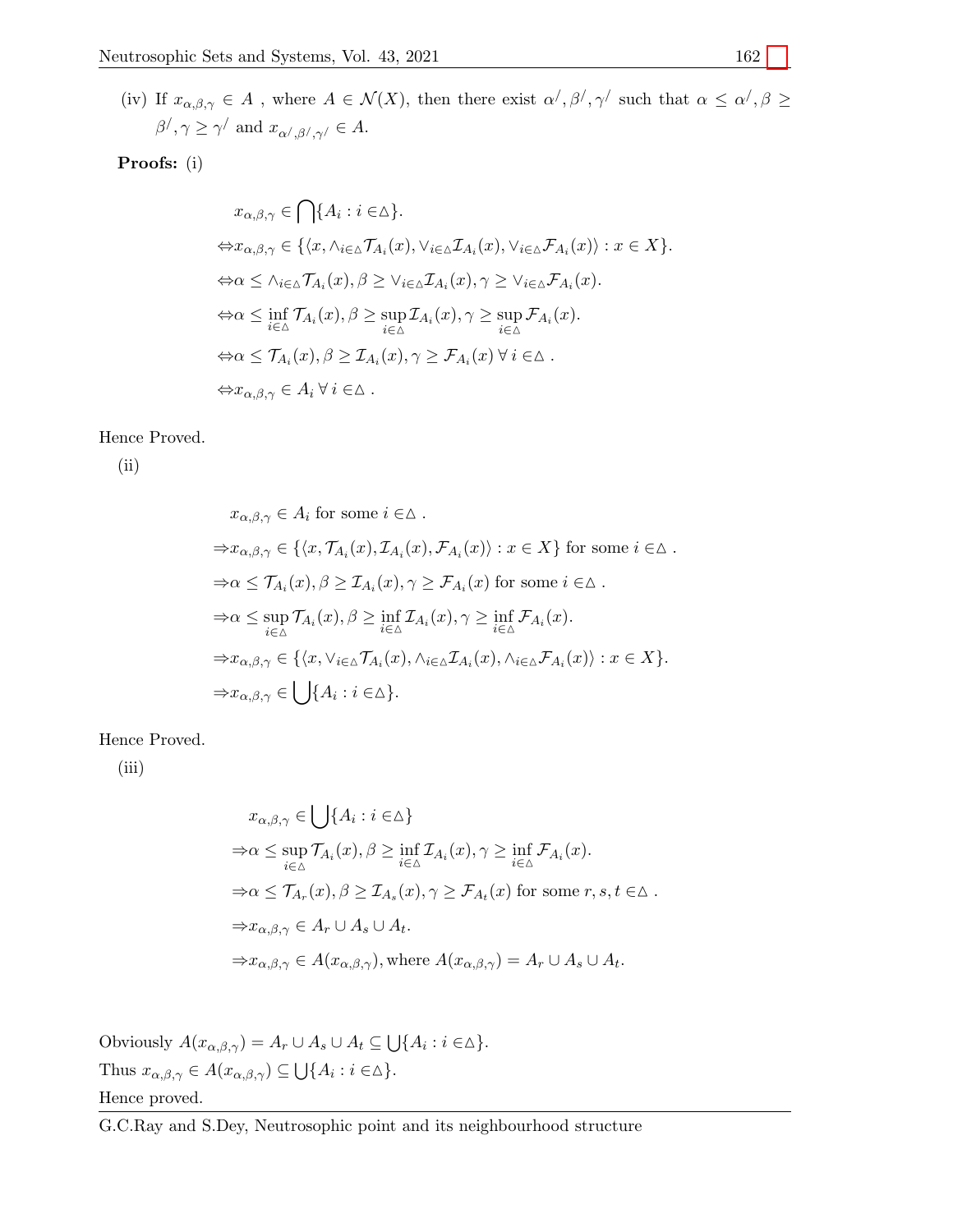(iv) Since  $A \in \mathcal{N}(x)$ , so from the proposition 3.4,  $A = \bigcup \{x_{p,q,r} : x_{p,q,r} \in A\}$ . Now

$$
x_{\alpha,\beta,\gamma} \in A.
$$
  
\n
$$
\Rightarrow \alpha \le \mathcal{T}_A(x), \ \beta \ge \mathcal{I}_A(x), \ \gamma \ge \mathcal{F}_A(x)
$$
  
\n
$$
\Rightarrow \alpha \le \sup_{x_{p,q,r} \in A} p, \ \beta \ge \inf_{x_{p,q,r} \in A} q, \ \gamma \ge \inf_{x_{p,q,r} \in A} r.
$$

Let  $\sup\{p : x_{p,q,r} \in A\} = \alpha'$ ,  $\inf\{q : x_{p,q,r} \in A\} = \beta'$ ,  $\inf\{r : x_{p,q,r} \in A\} = \gamma'$ . Then  $\alpha \leq \alpha', \quad \beta \geq \beta', \quad \gamma \geq \gamma'.$  Obviously  $x_{\alpha', \beta', \gamma'} \in A$ 

Thus there exist  $\alpha', \beta', \gamma'$  such that  $\alpha \leq \alpha', \beta \geq \beta', \gamma \geq \gamma'$  and  $x_{\alpha', \beta', \gamma'} \in A$ . Hence proved.

#### 3.8. Remark:

The converse of the proposition 3.7(ii) is not true.We shall establish it by the following counter example.

Let  $X = \{x, y\}$  and  $A = \{(x, 0.5, 0.7, 0.6), (y, 0.6, 0.7, 0.7)\}\$ ,  $B = \{(x, 0.4, 0.6, 0.6), (y, 0.6, 0.7, 0.7)\}\$  $\{(y, 0.3, 0.8, 0.7)\}\$ and  $C = \{(x, 0.3, 0.4, 0.5), (y, 0.6, 0.1, 0.7)\}\$ be three neutrosophic sets over X.Then  $A \cup B \cup C = \{\langle x, 0.5, 0.4, 0.5 \rangle, \langle y, 0.6, 0.1, 0.7 \rangle\}$  Let us consider the neutrosophic point  $P(x, 0.4, 0.6, 0.5)$ . It is clear that  $P(x, 0.4, 0.6, 0.5) \in A \cup B \cup C$  but  $P(x, 0.4, 0.6, 0.5)$  belongs to neither of the neutrosophic sets  $A, B$  and  $C$ .

#### 3.9. Definition:

Let  $(X, \tau)$  be a neutrosophic topological space. A NS  $A \in \mathcal{N}(X)$  is called a neutrosophic neighbourhood or simply neighbourhood (nhbd for short) of a NP  $x_{\alpha,\beta,\gamma}$  iff there exists a NS  $B \in \tau$  such that  $x_{\alpha,\beta,\gamma} \in B \subseteq A$ .

A neighbourhood A of the NP  $x_{\alpha,\beta,\gamma}$  is said to be a neutrosophic open neighbourhood of  $x_{\alpha,\beta,\gamma}$  if A is a neutrosophic open set.

The family consisting of all the neighbourhoods of the NP  $x_{\alpha,\beta,\gamma}$  is called the system of neighbourhoods(or neighbourhood system) of  $x_{\alpha,\beta,\gamma}$ . This family is denoted by  $\mathbf{N}(x_{\alpha,\beta,\gamma})$ .

#### 3.10. Proposition:

A NS in a NTS is neutrosophic open iff it is a nhbd of each of its neutrosophic points.

**Proof:** Let  $(X, \tau)$  be a NTS and let  $A \in \mathcal{N}(X)$ .

Suppose that A is a  $\tau$ -open set. Then for every NP  $x_{\alpha,\beta,\gamma} \in A$ , we have  $x_{\alpha,\beta,\gamma} \in A \subseteq A$  and so A is a nhbd of  $x_{\alpha,\beta,\gamma}$ . Thus A is nhbd of each of its neutrosophic points.

Next suppose that A is a nhbd of each of its neutrosophic points. If  $A = \emptyset$  then A is open as  $\tilde{\emptyset} \in \tau$ . But if  $A \neq \tilde{\emptyset}$  then for each  $x_{\alpha,\beta,\gamma} \in A$  there exists a  $\tau$ -open set  $B(x_{\alpha,\beta,\gamma})$  such that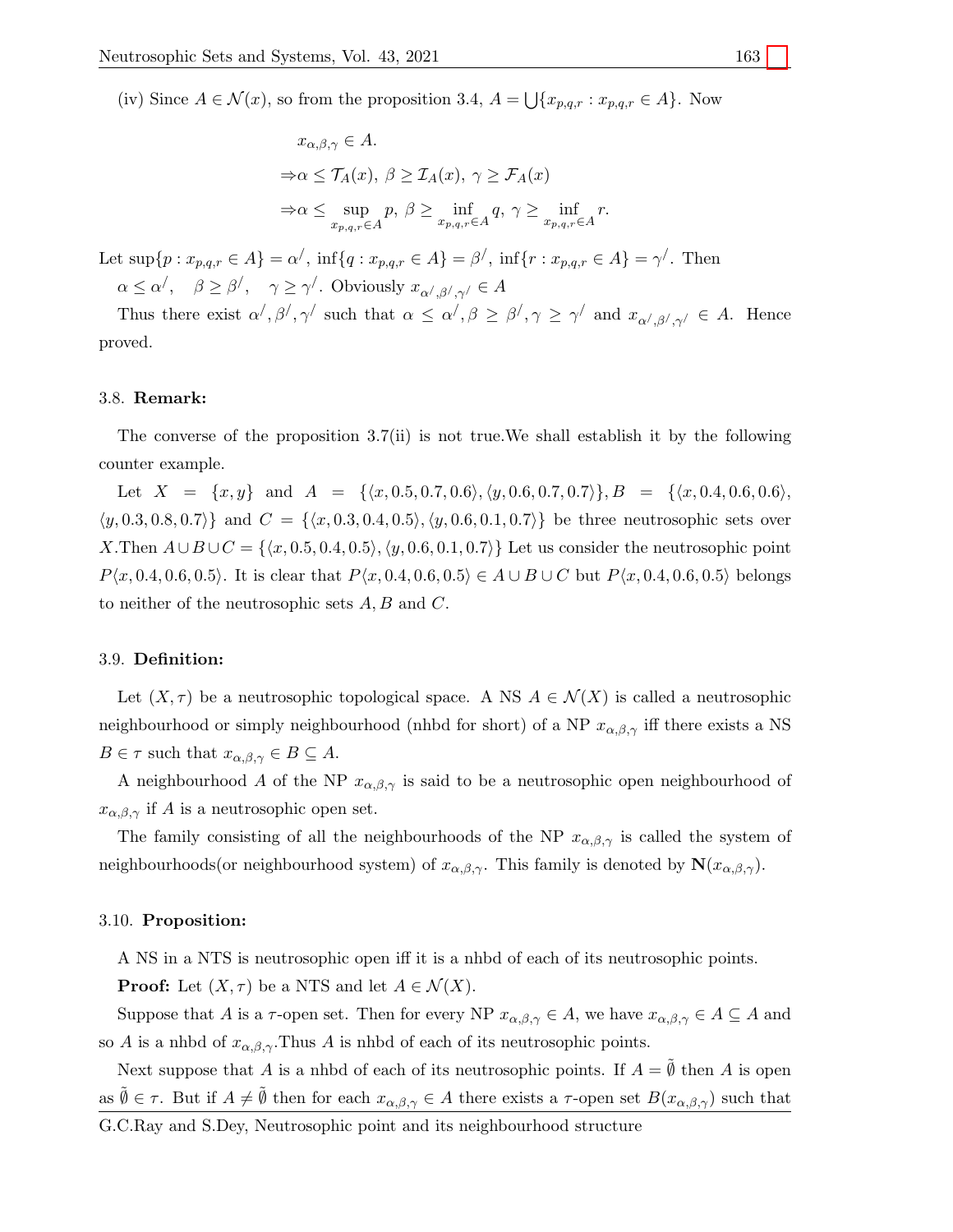$x_{\alpha,\beta,\gamma} \in B(x_{\alpha,\beta,\gamma}) \subseteq A$ . Obviously  $A = \cup B(x_{\alpha,\beta,\gamma})$  and so A is  $\tau$ -open set, being a union of  $\tau$ -open sets.

Hence proved.

#### 3.11. Proposition:

Two neutrosophic topologies on the same set are identical iff they admit the same neighbourhoods.

**Proof:** Necessary part is very obvious. Conversely suppose that  $\tau_1$  and  $\tau_2$  are two neutrosophic topologies on X having the same neighbourhood system of the neutrosophic points over X. Let  $A \in \mathcal{N}(X)$ . Now

> A is a  $\tau_1$  – open set  $\Leftrightarrow$  A is a  $\tau_1$  – neighbourhood of each of its neutrosophic points  $\Leftrightarrow$  A is a  $\tau_2$  – neighbourhood of each of its neutrosophic points  $\Leftrightarrow$  A is a  $\tau_2$  – open set

Therefore  $\tau_1 = \tau_2$ . Hence proved.

## 3.12. Remark:

It is very clear that for every NP  $x_{\alpha,\beta,\gamma}$ ,  $x_{\alpha,\beta,\gamma} \in \mathcal{N}(X) \Longleftrightarrow x_{\alpha,\beta,\gamma} \in \tilde{X}$ .

## 3.13. Properties of neutrosophic neighbourhoods:

Let  $(X, \tau)$  be a neutrosophic topological space and let  $x \in X$ . If  $\mathbf{N}(x_{\alpha,\beta,\gamma})$  be the collection of all nhbds of the neutrosophic point  $x_{\alpha,\beta,\gamma}$  then

- N1)  $\mathbf{N}(x_{\alpha,\beta,\gamma}) \neq \emptyset$  for every NP  $x_{\alpha,\beta,\gamma} \in \mathcal{N}(X)$ .
- N2)  $N \in \mathbf{N}(x_{\alpha,\beta,\gamma}) \Rightarrow x_{\alpha,\beta,\gamma} \in N$ .
- N3)  $N \in \mathbf{N}(x_{\alpha,\beta,\gamma}), N \subseteq M \Rightarrow M \in \mathbf{N}(x_{\alpha,\beta,\gamma}).$
- N4)  $M, N \in \mathbf{N}(x_{\alpha,\beta,\gamma}) \Rightarrow M \cap N \in \mathbf{N}(x_{\alpha,\beta,\gamma}).$
- N5)  $N \in \mathbf{N}(x_{\alpha,\beta,\gamma}) \Rightarrow$  there exists a  $M \in \mathbf{N}(x_{\alpha,\beta,\gamma})$  such that  $M \subseteq N$  and  $M \in \mathbf{N}(y_{\alpha',\beta',\gamma'})$ for all  $y_{\alpha',\beta',\gamma'} \in M$ .

## Proofs:

N1) Since X is an open set, so it is a nhbd of every NP  $x_{\alpha,\beta,\gamma} \in \mathcal{N}(X)$ . Thus there exists at least one nhbd for every NP  $x_{\alpha,\beta,\gamma} \in \mathcal{N}(X)$ . Therefore  $\mathbf{N}(x_{\alpha,\beta,\gamma}) \neq \emptyset$  for every NP  $x_{\alpha,\beta,\gamma}\in\mathcal{N}(X).$ 

N2)  $N \in \mathbf{N}(x_{\alpha,\beta,\gamma}) \Rightarrow N$  is a nhbd of  $x_{\alpha,\beta,\gamma} \Rightarrow x_{\alpha,\beta,\gamma} \in N$ .

G.C.Ray and S.Dey, Neutrosophic point and its neighbourhood structure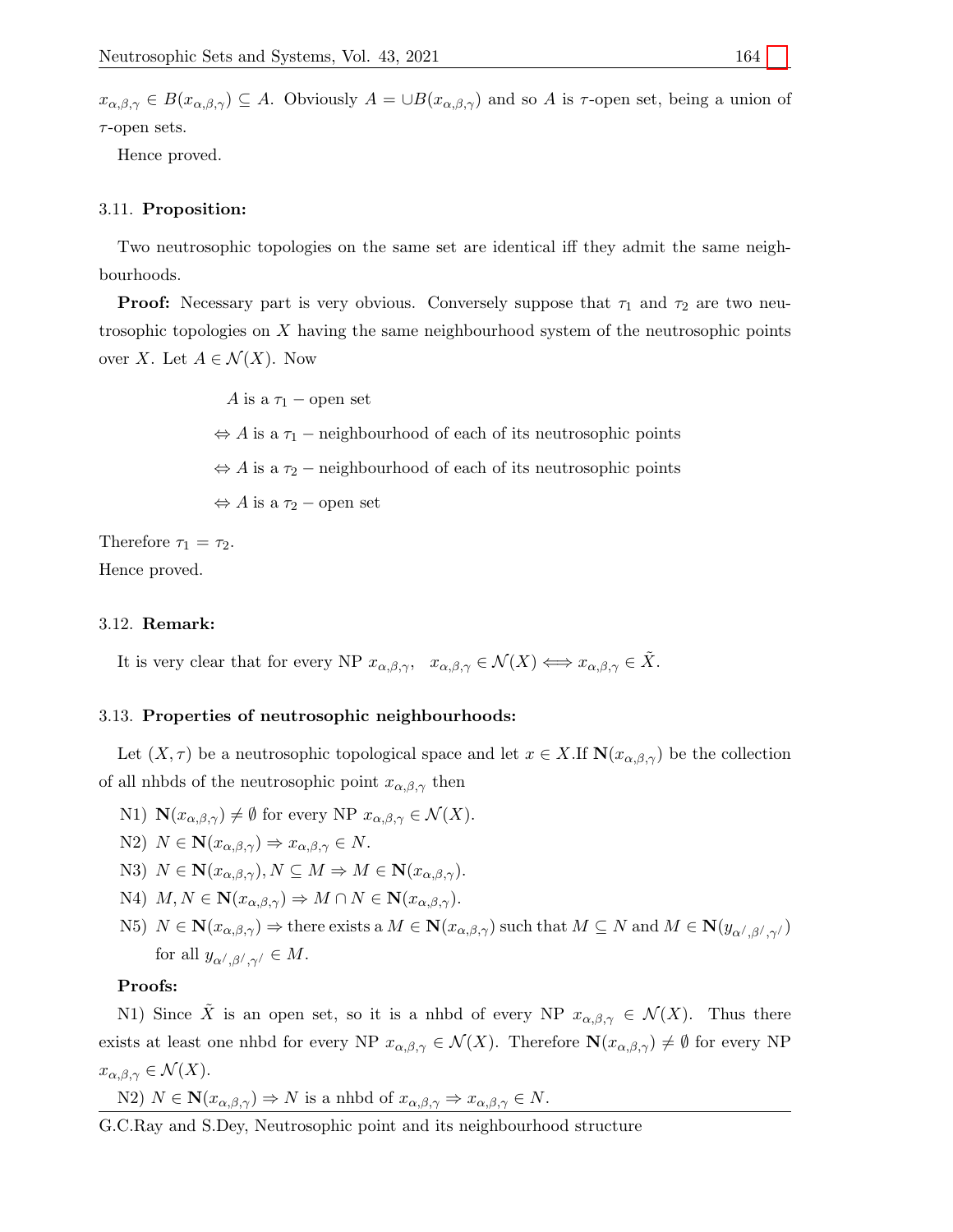N3)

$$
N \in \mathbf{N}(x_{\alpha,\beta,\gamma})
$$

 $\Rightarrow$ N is a neighbourhood of  $x_{\alpha,\beta,\gamma}$ 

 $\Rightarrow$  ∃ an open set G such that  $x_{\alpha,\beta,\gamma} \in G \subseteq N$ .

 $\Rightarrow$  ∃ an open set G such that  $x_{\alpha,\beta,\gamma} \in G \subseteq M$ .[ $\therefore N \subseteq M$ ]

 $\Rightarrow$ M is a neighbourhood of  $x_{\alpha,\beta,\gamma}$ 

$$
\Rightarrow M \in \mathbf{N}(x_{\alpha,\beta,\gamma})
$$

N4)  $M, N \in \mathbb{N}(x_{\alpha,\beta,\gamma}) \Rightarrow M, N$  are neighbourhoods of  $x_{\alpha,\beta,\gamma} \Rightarrow \exists G_1, G_2 \in \tau$  such that  $x_{\alpha,\beta,\gamma} \in G_1 \subseteq N$  and  $x_{\alpha,\beta,\gamma} \in G_2 \subseteq M$ . But  $G_1, G_2 \in \tau \Rightarrow G_1 \cap G_2 \in \tau$ . Therefore  $x_{\alpha,\beta,\gamma} \in G_1 \cap G_2 \subseteq M \cap N$  and so  $M \cap N$  is a nhbd of  $x_{\alpha,\beta,\gamma}$ , i.e.,  $M \cap N \in \mathbf{N}(x_{\alpha,\beta,\gamma})$ .

N5) Since  $N \in \mathbb{N}(x_{\alpha,\beta,\gamma})$ , so there exists a  $\tau$ -open set M such that  $x_{\alpha,\beta,\gamma} \in M \subseteq N$ . Since M is an open set and since  $x_{\alpha,\beta,\gamma} \in M \subseteq M$ , so  $M \in \mathbf{N}(x_{\alpha,\beta,\gamma})$ . Thus  $M \in \mathbf{N}(x_{\alpha,\beta,\gamma})$  and  $M \subseteq N$ .

Again since  $M$  is an open set, so  $M$  is a nhbd of each of its neutrosophic points. Therefore  $M \in \mathbf{N}(y_{\alpha',\beta',\gamma'})$  for all  $y_{\alpha',\beta',\gamma'} \in M$ .

Hence proved.

#### 3.14. Characterization of NTS in terms of neutrosophic neighbourhoods:

Let X be the universe of discourse and  $x \in X$ . Let  $\mathbf{N}(x_{\alpha,\beta,\gamma})$  be a family of neutrosophic sets over  $X$  satisfying the following five conditions :

- N1)  $\mathbf{N}(x_{\alpha,\beta,\gamma}) \neq \emptyset$  for every NP  $x_{\alpha,\beta,\gamma} \in \mathcal{N}(X)$ .
- N2)  $N \in \mathbf{N}(x_{\alpha,\beta,\gamma}) \Rightarrow x_{\alpha,\beta,\gamma} \in N$ .
- N3)  $N \in \mathbf{N}(x_{\alpha,\beta,\gamma}), N \subseteq M \Rightarrow M \in \mathbf{N}(x_{\alpha,\beta,\gamma}).$
- N4)  $M, N \in \mathbf{N}(x_{\alpha,\beta,\gamma}) \Rightarrow M \cap N \in \mathbf{N}(x_{\alpha,\beta,\gamma}).$
- N5)  $N \in \mathbf{N}(x_{\alpha,\beta,\gamma}) \Rightarrow$  there exists a  $M \in \mathbf{N}(x_{\alpha,\beta,\gamma})$  such that  $M \subseteq N$  and  $M \in \mathbf{N}(y_{\alpha',\beta',\gamma'})$ for all  $y_{\alpha',\beta',\gamma'} \in M$ .

Then there exists a unique neutrosophic topology  $\tau$  on X in such a way that if  $\mathbf{N}^*(x_{\alpha,\beta,\gamma})$  is the collection of all nhbds of the NP  $x_{\alpha,\beta,\gamma}$ , defined by the topology  $\tau$ , then  $\mathbf{N}(x_{\alpha,\beta,\gamma}) = \mathbf{N}^*(x_{\alpha,\beta,\gamma})$ .

**Proof:** We define  $\tau$  as follows :

A NS  $G \in \tau$  iff  $G \in \mathbf{N}(x_{\alpha,\beta,\gamma})$  for every NP  $x_{\alpha,\beta,\gamma} \in G$ .

We claim that  $\tau$  is a neutrosophic topology on X.

T1)  $\tilde{\emptyset} \in \tau$  as  $\tilde{\emptyset}$  contains no NP. By (N1)  $\mathbf{N}(x_{\alpha,\beta,\gamma}) \neq \emptyset$  for every NP  $x_{\alpha,\beta,\gamma} \in \mathcal{N}(X)$ . Therefore there exists a  $G(x_{\alpha,\beta,\gamma}) \in \mathbf{N}(x_{\alpha,\beta,\gamma})$  for every NP  $x_{\alpha,\beta,\gamma} \in \tilde{X}$ . Since  $G(x_{\alpha,\beta,\gamma}) \subseteq \tilde{X}$ , so by (N3),  $\tilde{X} \in \mathbf{N}(x_{\alpha,\beta,\gamma})$  for every  $x_{\alpha,\beta,\gamma} \in \tilde{X}$ . Therefore  $\tilde{X} \in \tau$ . Thus  $\tilde{\emptyset}, \tilde{X} \in \tau$ .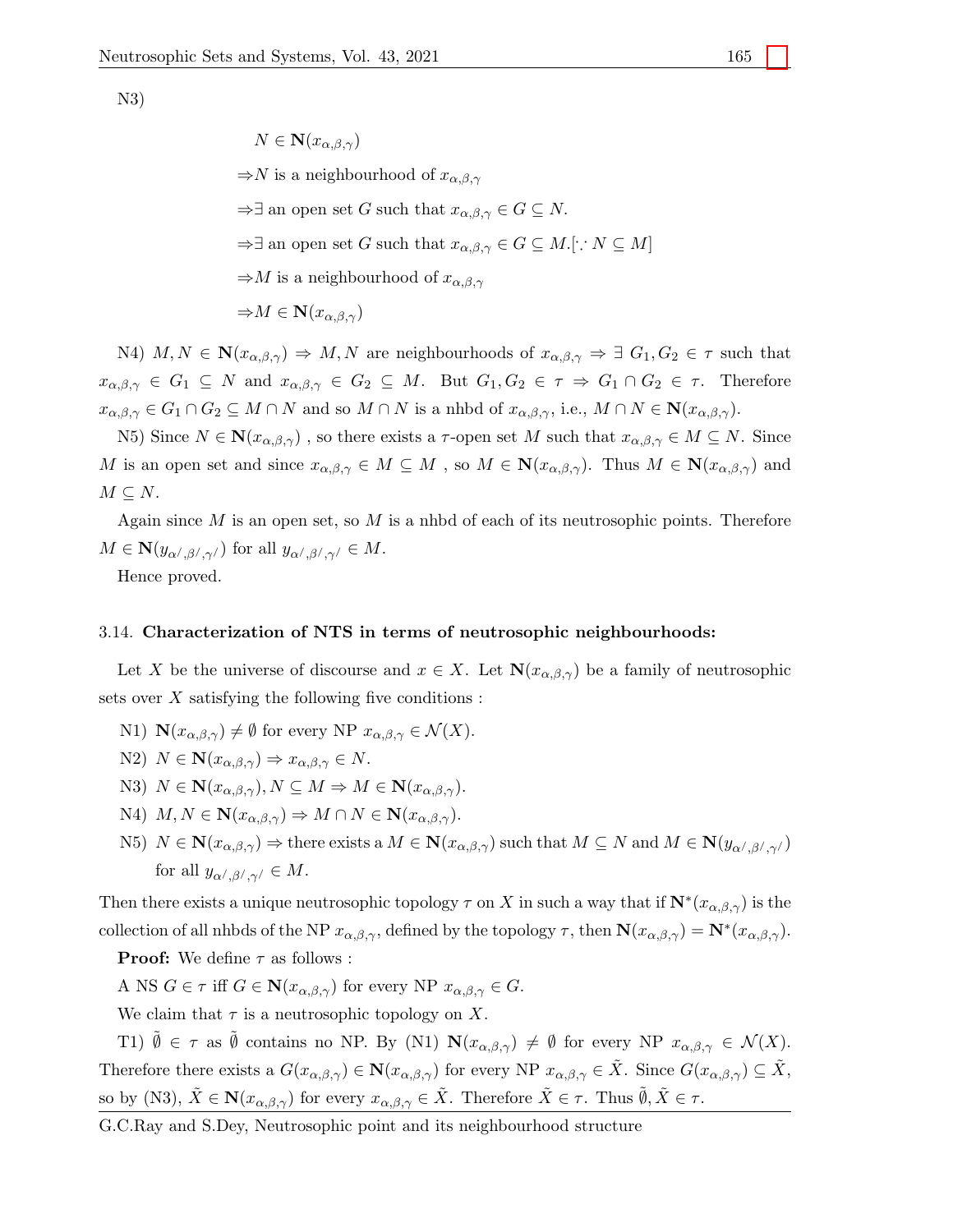T2) Suppose  $G_1, G_2 \in \tau$ . Then

$$
G_1 \in \mathbf{N}(x_{\alpha,\beta,\gamma}) \,\forall\, x_{\alpha,\beta,\gamma} \in G_1 \text{ and } G_2 \in \mathbf{N}(x_{\alpha,\beta,\gamma}) \,\forall\, x_{\alpha,\beta,\gamma} \in G_2
$$
  
\n
$$
\Rightarrow G_1 \in \mathbf{N}(x_{\alpha,\beta,\gamma}) \text{ and } G_2 \in \mathbf{N}(x_{\alpha,\beta,\gamma}) \,\forall\, x_{\alpha,\beta,\gamma} \in G_1 \cap G_2
$$
  
\n
$$
\Rightarrow G_1 \cap G_2 \in \mathbf{N}(x_{\alpha,\beta,\gamma}) \,\forall\, x_{\alpha,\beta,\gamma} \in G_1 \cap G_2 \,[\text{ by (N4)}]
$$
  
\n
$$
\Rightarrow G_1 \cap G_2 \in \tau \,[\text{by the definition of } \tau]
$$

T3) Suppose  $\{G_i : i \in \Delta\} \subseteq \tau$ . We show that  $\cup \{G_i : i \in \Delta\} \in \tau$ . Now

$$
G_i \in \tau \,\forall \, i \in \Delta
$$
  
\n
$$
\Rightarrow G_i \in \mathbf{N}(x_{\alpha,\beta,\gamma}) \,\forall \, x_{\alpha,\beta,\gamma} \in G_i \text{ and } \forall \, i \in \Delta
$$
  
\n
$$
\Rightarrow \cup \{G_i : i \in \Delta\} \in \mathbf{N}(x_{\alpha,\beta,\gamma}) \,\forall \, x_{\alpha,\beta,\gamma} \in \cup \{G_i : i \in \Delta\}[\text{by (N2)and (N3)}]
$$
  
\n
$$
\Rightarrow \cup \{G_i : i \in \Delta\} \in \tau \text{ [by the definition of } \tau\}
$$

Therefore  $\tau$  is a neutrosophic topology on X.

We now show that  $\mathbf{N}(x_{\alpha,\beta,\gamma}) = \mathbf{N}^*(x_{\alpha,\beta,\gamma})$ , i.e.,  $N \in \mathbf{N}(x_{\alpha,\beta,\gamma}) \Leftrightarrow N$  is a nhbd of  $x_{\alpha,\beta,\gamma}$ .

Let  $N \in \mathbb{N}(x_{\alpha,\beta,\gamma})$ . Then by (N5) there exists  $M \in \mathbb{N}(x_{\alpha,\beta,\gamma})$  such that  $M \subseteq N$  and  $M \in \mathbf{N}(y_{\alpha',\beta',\gamma'})$  for all  $y_{\alpha',\beta',\gamma'} \in M$ . Now  $M \in \mathbf{N}(x_{\alpha,\beta,\gamma}) \Rightarrow x_{\alpha,\beta,\gamma} \in M$  [ by (N2)]. Also  $M \in \mathbb{N}(y_{\alpha',\beta',\gamma'})$  for all  $y_{\alpha',\beta',\gamma'} \in M \Rightarrow M \in \tau$ . Thus M is a  $\tau$ -open set such that  $x_{\alpha,\beta,\gamma} \in M \subseteq N$ . Therefore N is a neighbourhood of  $x_{\alpha,\beta,\gamma}$ , i.e.,  $N \in \mathbb{N}^*(x_{\alpha,\beta,\gamma})$ , i.e.,  $\mathbf{N}(x_{\alpha,\beta,\gamma}) \subseteq \mathbf{N}^*(x_{\alpha,\beta,\gamma})$ . Conversely let  $N \in \mathbf{N}^*(x_{\alpha,\beta,\gamma})$  so that N is a nhbd of  $x_{\alpha,\beta,\gamma}$ . Then there exists a  $\tau$ -open set G such that  $x_{\alpha,\beta,\gamma} \in G \subseteq N$ . Now  $G \in \tau \Rightarrow G \in N(x_{\alpha,\beta,\gamma})$  for all  $x_{\alpha,\beta,\gamma} \in G$ . But  $G \in \mathbb{N}(x_{\alpha,\beta,\gamma})$  and  $G \subseteq N$  together imply by (N3) that  $N \in \mathbb{N}(x_{\alpha,\beta,\gamma})$ . Therefore  $\mathbf{N}^*(x_{\alpha,\beta,\gamma}) \subseteq \mathbf{N}(x_{\alpha,\beta,\gamma})$ . Therefore  $\mathbf{N}(x_{\alpha,\beta,\gamma}) = \mathbf{N}^*(x_{\alpha,\beta,\gamma})$ .

Next we show the uniqueness of the topology.

Le  $\tau$  and  $\tau'$  be two topologies on X having the same system of neighbourhoods. Let  $G \in \mathcal{N}(X)$ . Then

$$
G \in \tau.
$$
  
\n
$$
\Leftrightarrow G \text{ is a } \tau-\text{ open set.}
$$
  
\n
$$
\Leftrightarrow G \text{ is a } \tau-\text{neighborhood of } x_{\alpha,\beta,\gamma} \text{ for all NP } x_{\alpha,\beta,\gamma} \in G.
$$
  
\n
$$
\Leftrightarrow G \text{ is a } \tau'-\text{neighborhood of } x_{\alpha,\beta,\gamma} \text{ for all NP } x_{\alpha,\beta,\gamma} \in G.
$$
  
\n
$$
\Leftrightarrow G \text{ is a } \tau'-\text{ open set.}
$$
  
\n
$$
\Leftrightarrow G \in \tau'
$$

Therefore  $\tau = \tau'$ . Thus the topology is unique.

## Hence proved.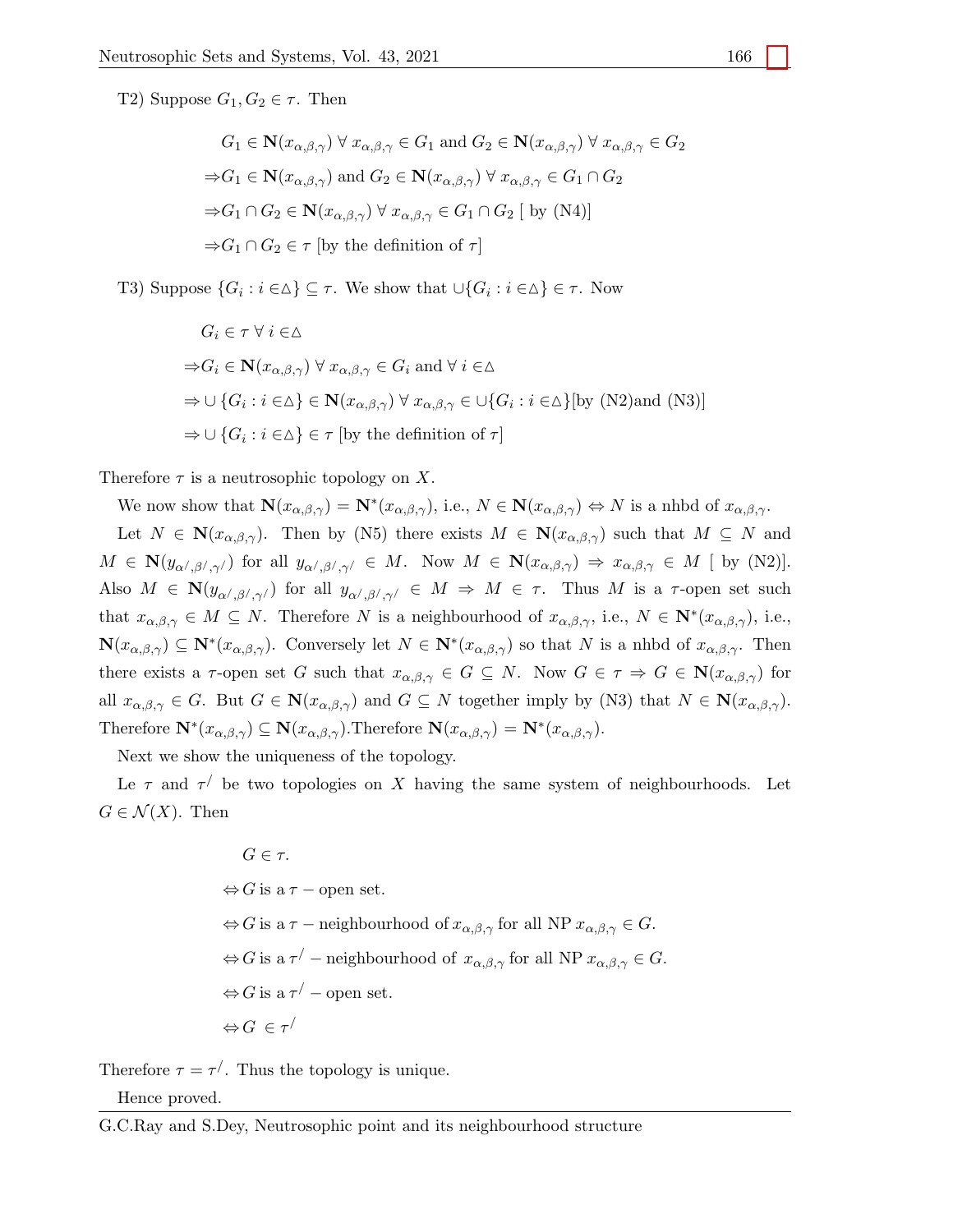#### 4. Conclusion

Like fuzzy and intuitionistic fuzzy set theories, neutrosophic set theory also deals with imprecise situation. But neutrosophic theory also handles the situation of neutrality which keeps this theory ahead of those theories. In this article we tried to introduce the concept of neutrosophic point and neighbourhood of a neutrosophic point. We discussed some properties of neutrosophic points and their neighbourhoods. We also studied about the characterization of neutrosophic topological space in terms of the neighbourhoods of the neutrosophic points.

#### 5. Conflict of Interest

We certify that there is no actual or potential conflict of interest in relation to this article.

#### References

- <span id="page-11-2"></span>1. Atanassov, K.(1986). Intuitionistic fuzzy sets. Fuzzy Sets and Systems, 20, 87-96.
- <span id="page-11-12"></span>2. Arar, M.(2020). About Neutrosophic Countably Compactness. Neutrosophic Sets and Systems, 36(1), 246- 255.
- 3. Ishwarya, P. ; Bageerathi, K.(2016). On Neutrosophic semiopen sets in Neutrosophic topological spaces. International Journal of Math. Trends and Tech., 214-223.
- <span id="page-11-13"></span>4. Jayanthi, D.(2018). α Generalized Closed Sets in Neutrosophic Topological Spaces. International Journal of Mathematics Trends and Technology (IJMTT)- Special Issue ICRMIT, 88-91.
- <span id="page-11-14"></span>5. Karatas, S. ; Kuru, C.(2016). Neutrosophic Topology. Neutrosophic Sets and Systems, 13(1), 90-95 .
- <span id="page-11-6"></span>6. Lupiáñez, F.G.(2008). On neutrosophic topology. The International Journal of Systems and Cybernetics, 37(6), 797-800.
- <span id="page-11-9"></span>7. Lupiáñez, F.G.(2009). Interval neutrosophic sets and topology. The International Journal of Systems and Cybernetics, 38(3/4) , 621-624.
- <span id="page-11-7"></span>8. Lupiáñez, F.G.(2009). On various neutrosophic topologies. The International Journal of Systems and Cybernetics, 38(6) , 1009-1013.
- <span id="page-11-8"></span>9. Lupiáñez, F.G.(2010). On neutrosophic paraconsistent topology. The International Journal of Systems and Cybernetics, 39(4) , 598-601.
- <span id="page-11-0"></span>10. Smarandache, F.(1999).A Unifying Field in Logics: Neutrosophic Logic. Neutrosophy, Neutrosophic Set, Neutrosophic Probability. American Research Press, Rehoboth, NM.
- <span id="page-11-5"></span>11. Smarandache, F.(2002) Neutrosophy and neutrosophic logic. First international conference on neutrosophy, neutrosophic logic, set, probability, and statistics,University of New Mexico,Gallup,NM 87301, USA .
- <span id="page-11-1"></span>12. Smarandache,F.(2005). Neutrosophic set - a generalization of the intuitionistic fuzzy set. International Journal of Pure and Applied Mathematics, 24(3), 287-297.
- <span id="page-11-3"></span>13. Salama, A.A. ; Alblowi, S.(2012). Generalized neutrosophic set and generalized neutrosophic topological spaces. Computer Science and Engineering, 2(7) , 129-132.
- <span id="page-11-4"></span>14. Salama, A.A. ; Alblowi, S.(2012). Neutrosophic set and Neutrosophic Topological Spaces. IOSR Journal of Mathematics, 3(4), 31-35.
- <span id="page-11-10"></span>15. Salama, A.A. ; Alagamy, H.(2013). Neutrosophic filters. Int. J.of Comp. Sc.Eng.and I.T.Research, 3(1), 307-312.
- <span id="page-11-11"></span>16. Salama, A. A.; Smarandache, F.; Kroumov, V. (2014). Closed sets and Neutrosophic Continuous Functions. Neutrosophic Sets and Systems, 4, 4-8.
- G.C.Ray and S.Dey, Neutrosophic point and its neighbourhood structure